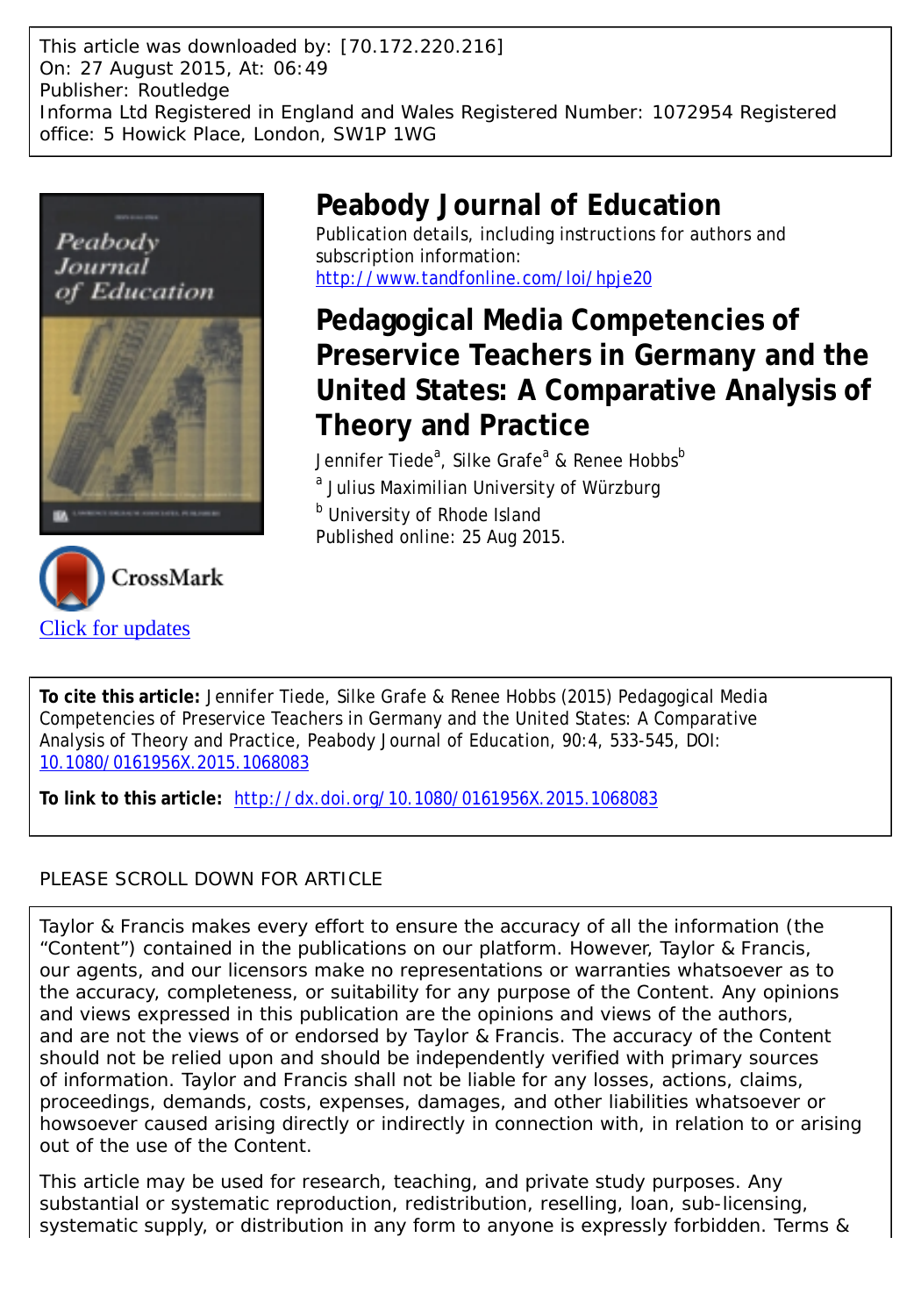Conditions of access and use can be found at [http://www.tandfonline.com/page/terms](http://www.tandfonline.com/page/terms-and-conditions)[and-conditions](http://www.tandfonline.com/page/terms-and-conditions)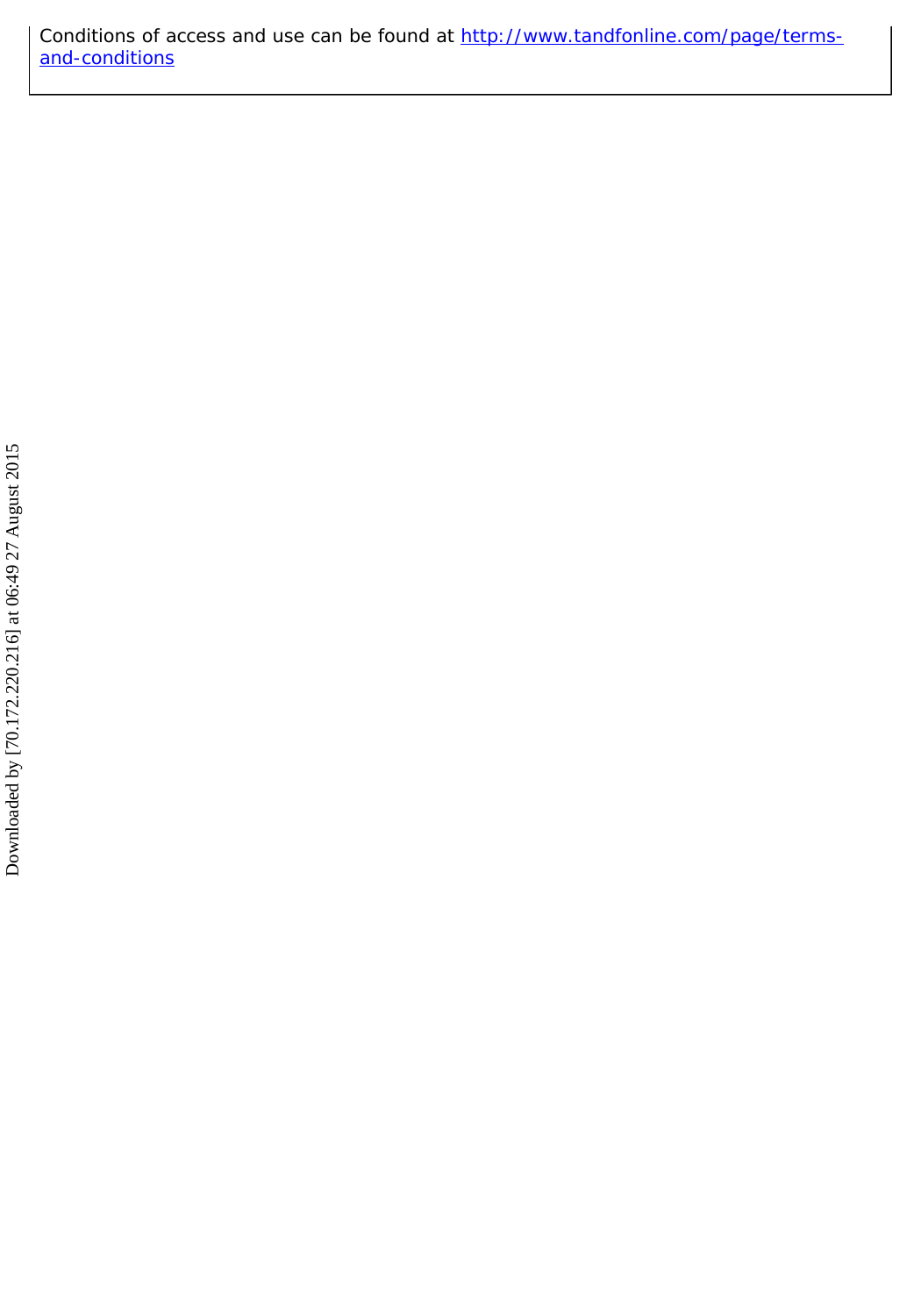PEABODY JOURNAL OF EDUCATION, 90: 533–545, 2015 Copyright © Taylor & Francis Group, LLC ISSN: 0161-956X print / 1532-7930 online DOI: 10.1080/0161956X.2015.1068083



### Pedagogical Media Competencies of Preservice Teachers in Germany and the United States: A Comparative Analysis of Theory and Practice

Jennifer Tiede and Silke Grafe *Julius Maximilian University of Würzburg* 

Renee Hobbs

*University of Rhode Island*

Teachers need knowledge and skills to make effective use of the growing variety of media and technology texts and tools available for use in elementary and secondary education. For this reason, pedagogical media competencies are highly relevant for teachers' professional development. The theory of media pedagogical competencies is first defined and then located in the context of the relevant scholarly literature from both Germany and the United States. We conducted a comparative analysis of German and U.S. pedagogical media competency models and report data on a survey of teacher education programs in Germany and the United States to identify the proportion of programs of study that include courses in media didactics, media and school reform, and media education. We consider the implications of the missing connections between the theoretical framework of pedagogical media competencies and the current practice of media pedagogical teacher training, revealing implications for further work needed to improve the integration of media in various school-related contexts.

#### INTRODUCTION

Years have passed since the so-called "new media" have found their way into the lives of children and youth. Information and communication technologies are now infused in daily life by the presence and influence of TV, computers, video games, the Internet, social media, and mobile phones (mpfs, 2014, p. 3). Media and technology are an integral part of all aspects of home, work, leisure, and school, and school leaders are becoming aware of the need to be responsive to changes in society. Thus, media and technology are increasingly being implemented in classrooms all over the world both as a tool to support teaching and learning processes and as a subject of inquiry themselves.

Naturally, this innovation has brought about new demands and challenges for teachers. In many communities, teachers are now required to include media and technology in their teaching

Correspondence should be sent to Silke Grafe, Universität Würzburg, Lehrstuhl für Schulpädagogik, Oswald-Külpe-Weg 82, 97074 Wurzburg, Germany. E-mail: silke.grafe@uni-wuerzburg.de ¨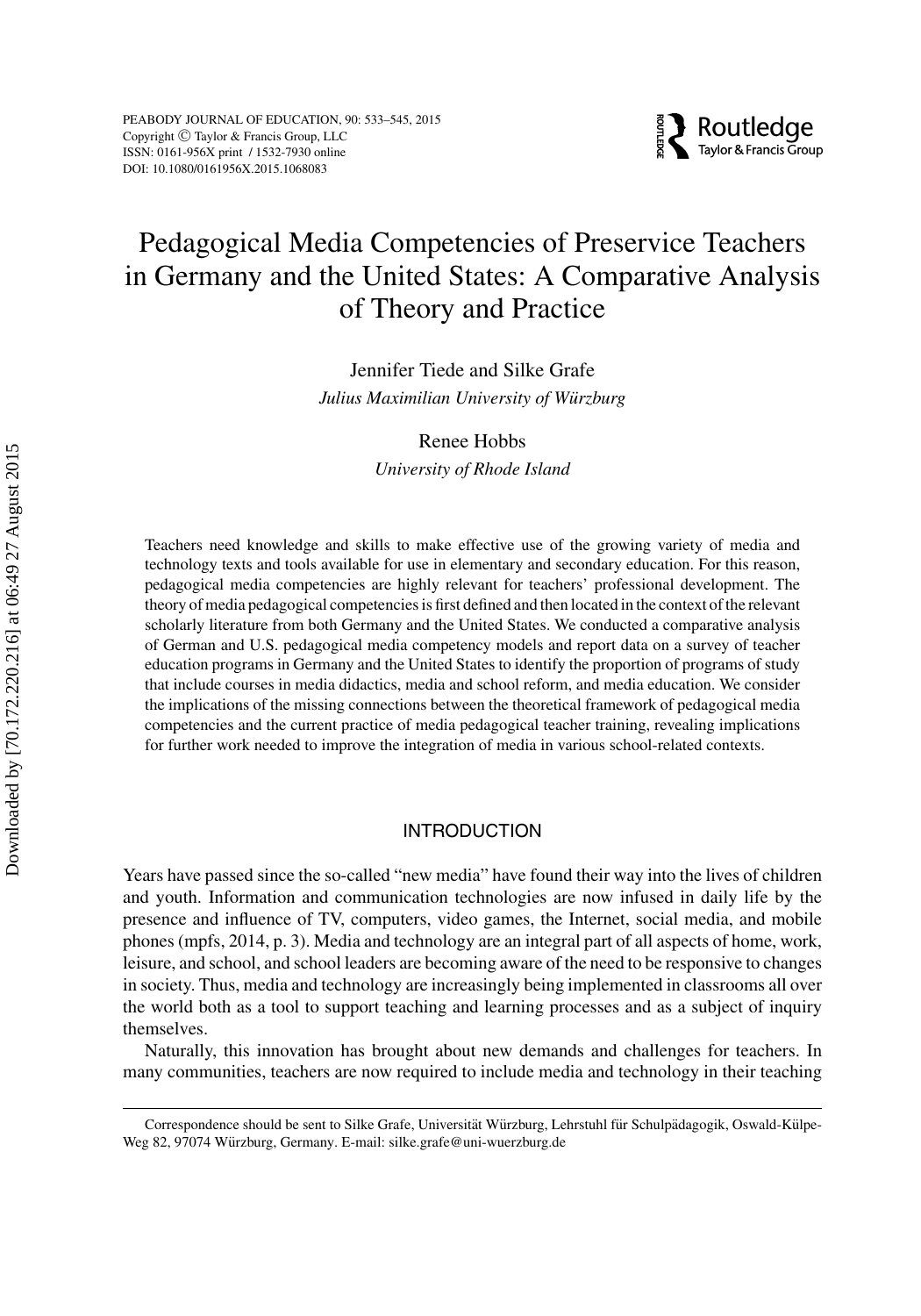and must address the educational, social, and ethical dimensions of technology in the home and school lives of their students. Such work is understood as an important step toward ensuring that school encourages and supports students in acquiring the competencies needed to become full, responsible participants in a global knowledge economy.

The issue of teacher competencies is a key factor in advancing the future of education both in the United States and in Germany. In this article, we explore one comprehensive dimension of these required competencies, which will be referred to as *pedagogical media competencies*, to determine whether it may be an appropriate basis for integrating media pedagogy into preservice teachers' studies in Germany. Further, we review the relationship between concepts and approaches to media pedagogical competencies that are normative in Germany and the United States. Although a cross-national comparison inevitably holds a number of challenges (e.g., culture, history, focus, language, and background), it also has distinctive affordances, allowing for valuable insights by increasing the variety of viewpoints and providing a broadened, globally interconnected perspective (cf. Blömeke & Paine, 2008).

In some ways, Germany and the United States can be easily compared for a number of reasons, which can only briefly be addressed here. Both countries have rich and comprehensive traditions of pedagogical and media pedagogical discourse, which share a variety of aspects and provide a common background to build upon (Grafe, 2011). Both countries share generally similar approaches to educational policy and structure, as strong state and local control of education is paired with high levels of federal influence on educational issues. A comparative analysis promises significant insights concerning different interpretations and applications of the concept of media pedagogical competencies, and this may be beneficial for a deepened understanding among scholars and practitioners (Blömeke & Paine, 2008), particularly in the context of increasing global interconnectedness among scholars who study the fields of communication, information, and education. As other European, Latin American, and Asian nations are also developing unique approaches to media pedagogy, comparative perspectives that examine multiple countries in cross-national contexts are vital in helping us learn from each other and will continue to be useful to scholars and practitioners alike (Frau-Meigs & Torrent, 2009).

Against this background, this article approaches the topic of pedagogical media competencies in Germany and the United States with two foci, namely a theoretical basis and an examination of current practice within initial teacher education. First, we provide an overview of common models of pedagogical media competencies in Germany and the United States, and examine similarities and differences, revealing a theoretical view on the pedagogical media competencies that teachers most need, according to research. Then we share preliminary results of an explorative study documenting media pedagogical teacher training at German and U.S. universities with regard to their main foci and thrust of emphasis. In a final step, we examine approaches to educational policy in both countries regarding media pedagogy, which enables us to advance key priorities for further research. This approach to pedagogical media competencies in Germany and the United States is based on Hilker's steps of comparison suggesting a description of the phenomenon to be compared, which are pedagogical media competencies, interpretation, juxtaposition, and comparison (1962, pp. 107–126; see also Bereday, 1964 in Bray, Adamson, & Mason, 2007; for more details on the comparative approach and for further analyses and results related to media literacy cf. Grafe, 2011).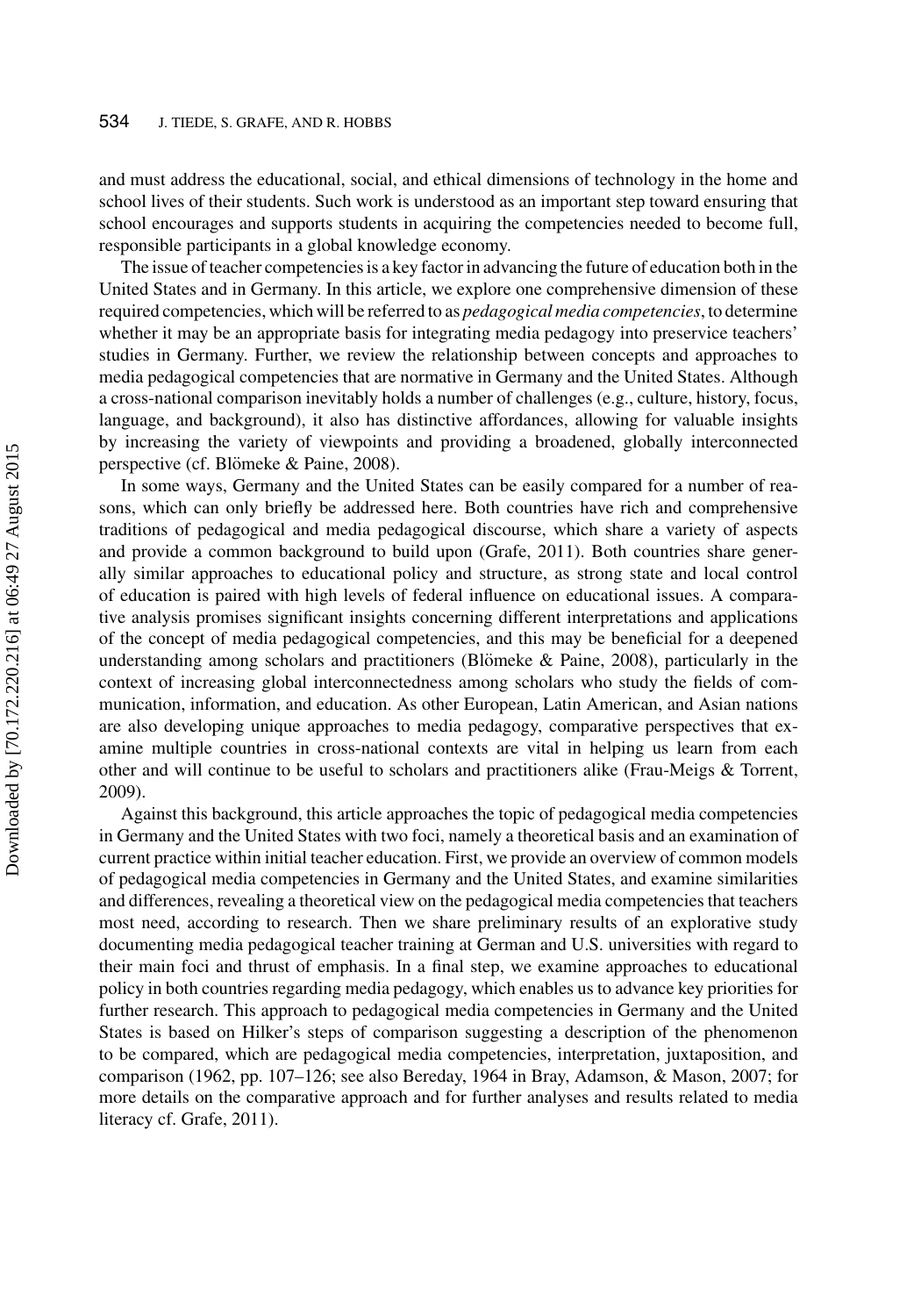#### MODELS OF PEDAGOGICAL MEDIA COMPETENCIES IN GERMANY

In Germany, approaches to defining and modeling pedagogical media competencies began with scientific discourse about media competencies in the 1970s. In the context of teacher training, the focus gradually shifted toward the term "pedagogical media competencies" in the 1990s when several well-respected pilot projects revealed the importance of additional teacher competencies that go beyond handling and using media successfully, such as preparing appropriate mediaenriched learning environments for students. Tulodziecki and Blömeke (1997) modeled media education standards and pedagogical media competencies, identifying five target areas for teacher growth and development. Teachers are expected to: (a) use media in a competent way, which includes skills such as choosing resources to use and producing their own media messages, (b) understand and sensitively consider the meaning of media for children and youth socialization, (c) analyze and assess media content with regard to aspects of teaching and learning, (d) fulfill media-related educational and advisory tasks in lessons and projects, and (e) understand and influence personal, equipment-specific, organizational, and further school-related conditions for media education work at school (see also Blömeke, 2000, p. 377; Tulodziecki, 2012, p. 271ff). Along with this work, Siller (2007), Gysbers (2008), and Tulodziecki (2012) developed further specifications and thus helped shape a joint construct of pedagogical media competencies that is widely recognized among German-speaking educational scholars and practitioners.

The recent project "Modelling and Measuring of Media Competency" (M<sup>3</sup>K), funded by the German Federal Ministry of Research and Education, builds on the aforementioned studies and attempts to both model and measure pedagogical media competencies of preservice teachers, thus pioneering an integrative approach to a comprehensive, well-grounded and validated construct. This model of pedagogical media competencies relies on German scientific discourse to a large extent, but has also been validated by a number of international experts, and a variety of international models have been taken into view as well for its design. Based on Weinert's definition (2001), *competencies* are generally understood as learnable dispositions that comprise cognitive as well as attitudinal aspects and are directed toward the accomplishment of specific demands (Blömeke, Gustafsson, & Shavelson, 2015). Pedagogical media competencies are defined as the interplay of media didactics, media education, and school reform. These three competencies are core: *media didactics* refers to any considerations about how media content can and should be designed and used to reach pedagogically justified goals, *media education* deals with the performance of media-related educational and teaching tasks with particular regard to the ethical and social impact media have on individuals and society, and *school reform* addresses the larger challenge of integrating media into and across curricular subject areas (Tulodziecki, Herzig, & Grafe, 2010, p. 41).

As Table 1 illustrates, these three areas form the first axis of a matrix, with five competency aspects on the second axis. Each cell can be defined and articulated with two standards, as shown. The overall design is intended to ensure that each competency is aligned with the general requirements of teacher education in Germany. These general requirements are understood to be fulfilled if future teachers, during their studies, are able to (a) acquire the scientific basis for teaching, education, and school reform tasks, (b) adopt a researching attitude and to make first practical experiences with the tasks in their future job, and (c) develop characteristics necessary for the teacher's profession (Tulodziecki, 2012, p. 283).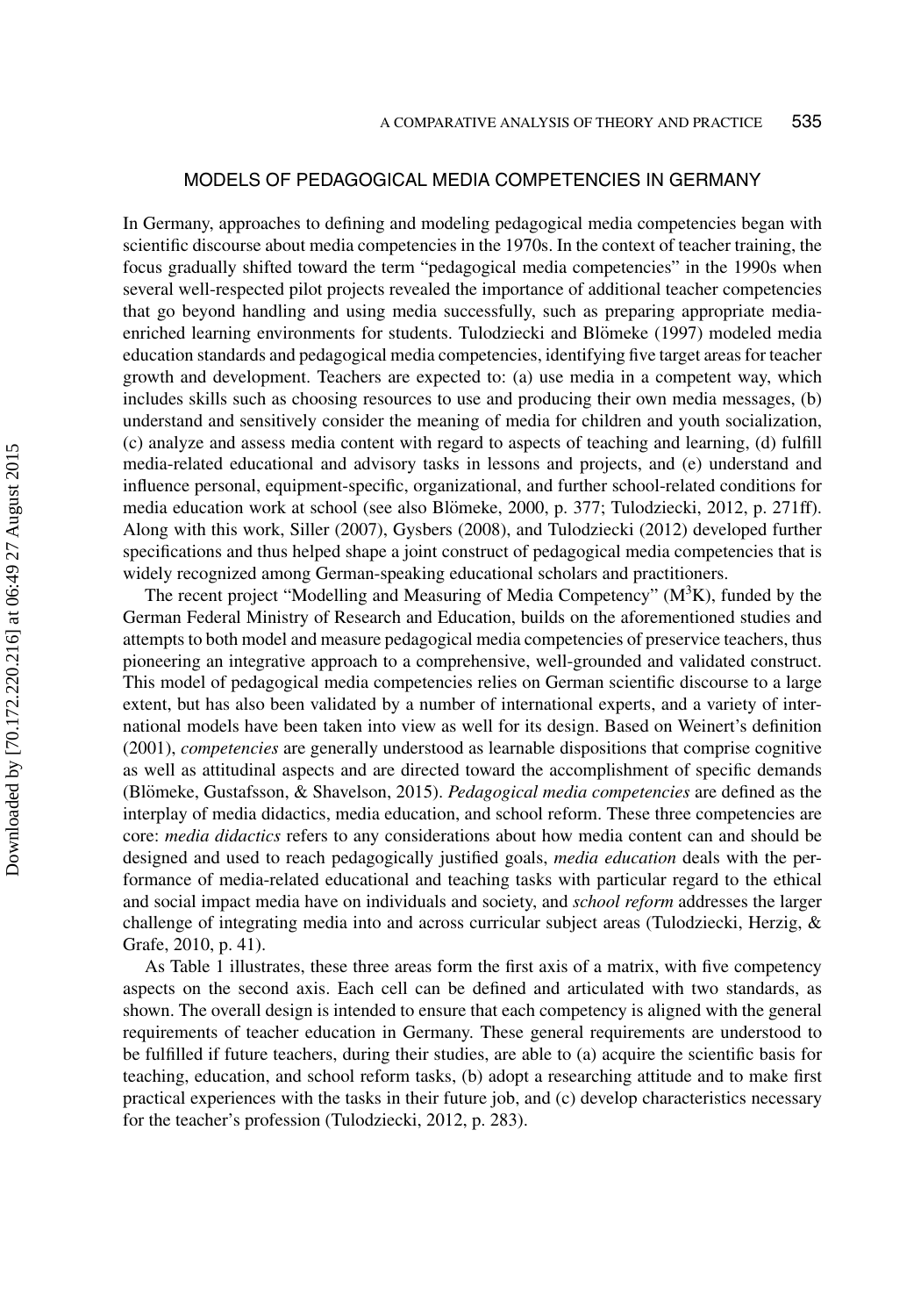|                            |                                                      | Competencies                |                                         |                                |
|----------------------------|------------------------------------------------------|-----------------------------|-----------------------------------------|--------------------------------|
|                            |                                                      | Teaching with<br>media (MD) | Teaching about<br>media (ME)            | Media and school<br>reform(SE) |
| Aspects of<br>competencies | Understanding and assessing<br>conditions            |                             |                                         |                                |
|                            | Describing and evaluating                            |                             | Standard ME <sub>2.1</sub> <sup>1</sup> |                                |
|                            | theoretical approaches                               |                             | Standard ME2. $2^2$                     |                                |
|                            | Analyzing and evaluating examples                    |                             |                                         |                                |
|                            | Developing one's own theory-based<br>suggestions     |                             |                                         |                                |
|                            | Implementing and evaluating<br>theory-based examples |                             |                                         |                                |

TABLE 1 M<sup>3</sup>K Model of Pedagogical Media Competencies. Exemplary Excerpt

<sup>1</sup>Standard ME2.1: Student teachers are able to describe concepts of media education and related empirical findings appropriately.

<sup>2</sup>Standard ME2.2: Student teachers are able to assess concepts from an empirical, normative, or practical perspective.

In addition, other aspects are assumed to be beneficial preconditions for advancing teachers' media pedagogical competencies. Teachers and learners both acquire knowledge and skills from formal as well as informal learning settings, as has been argued by Blömeke (2005) and others. Likewise, media-related beliefs and perceived self-efficiency as well as technical media knowledge influence a teacher's use of media in class and are therefore important independent variables for pedagogical media competencies, even though they are not understood as immediate constituents (Blömeke, 2005; Grafe  $&$  Breiter, 2014).

#### MODELS OF PEDAGOGICAL MEDIA COMPETENCIES IN THE UNITED STATES

A key issue in American scholarship and practice in this field makes a distinction between "teaching *about* media and technology" and "teaching *with* media and technology." Teaching about media has often been associated with the terms *media literacy* or *media education*, defined as the competencies of being able to both critically analyze media messages and create messages using media and technology and the instructional practices associated with acquiring these competencies. These terms directly build on the work of Paolo Freire (1970) in the process of *conscientization*, which is a cyclic process of action and reflection that includes the ability to access, analyze, compose, reflect, and take action, using the power of communication and information to make a difference in the world (Thoman & Jolls, 2003). Organizations such as the National Association for Media Literacy Education have developed the Core Principles of Media Literacy Education, which emphasize the values of critical thinking for citizens in a democracy and the role of media in culture and as an agent of socialization. These core principles offer specific instructional guidelines about how to (and how not to) use media and technology to advance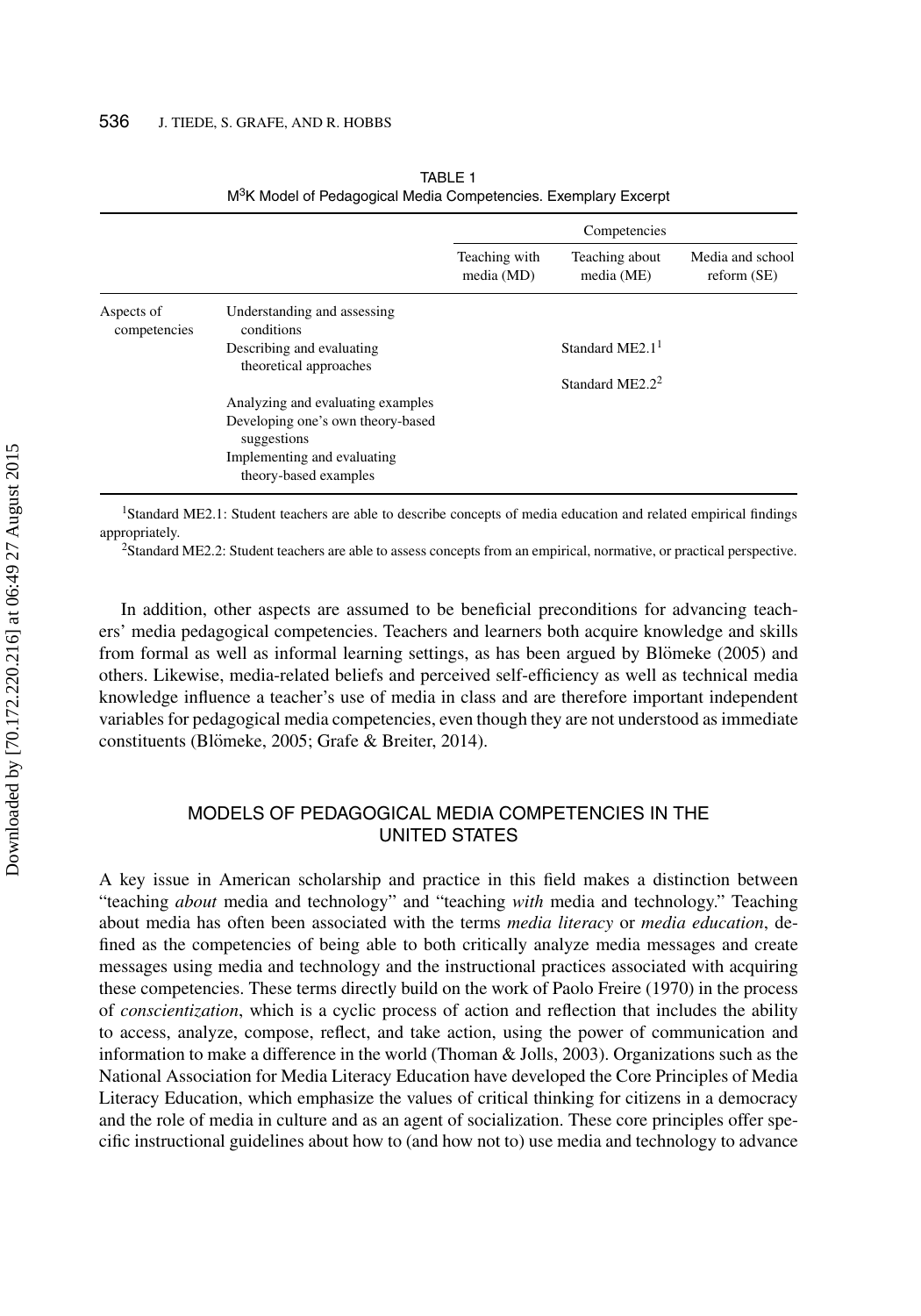critical thinking skills about media, technology, and culture (NAMLE, 2008). In general, schools of education have focused attention on teaching *with* media and schools of communication and information have focused on teaching *about* media. A considerable amount of conceptual and empirical research has been done on the construct of media literacy by American communication researchers (cf. for example Arke & Primack, 2009; Hobbs, 2011; Hobbs & Frost, 2003; Potter, 2008) around the dimension that German scholars would consider as *media education.*

Best practice principles for *media didactics* or teaching *with* media and technology and *media-related school reform* have been developed by the International Society for Technology in Education (ISTE), which has established standards and performance indicators for this field. Four of these standards, which are known as the National Educational Technology Standards (NETS), address media didactical aspects such as stimulating learning processes and students' creativity or designing digital learning environments. Some of these standards also take into account aspects such as legal and ethical dimensions of media use. Other standards refer to on-the-job training and leadership competencies (ISTE, 2008). Researchers have used the ISTE NETS standards to develop measurement instruments. For example, in their study for the U.S. Department of Education, Mathematica Policy Research (2000) analyzed 26 of these instruments and concluded that the majority consist of portfolio instruments and self-assessment instruments.

Technology integration theory in the United States has been advanced considerably by the use of a framework titled Technological Pedagogical Content Knowledge (TPACK), developed from work by Shulman (1986). It is perhaps the most common and established framework used in teacher education programs in the United States and internationally. It describes seven components that are assumed "to facilitate teachers' successful integration of technology into the classroom" (Mishra & Koehler, 2006, p. 1017). Building on components that were originally introduced by Shulman (1986), including pedagogical content knowledge, content knowledge, and pedagogical knowledge, Mishra and Koehler (2006) added the aspects of technological knowledge, technological content knowledge, technological pedagogical knowledge and technological pedagogical content knowledge to create a comprehensive model. Building upon this model, several instruments were developed to measure the extent to which teachers possess these aspects of knowledge and skills. Most of these instruments use teacher self-assessment, as do the tests for the NETS (for an overview, cf. Schmidt et al., 2009). Like the NETS, this TPACK model focuses on skills in teaching with media.

Because both NAMLE and ISTE have addressed the issues of media and technology integration in the context of school reform, in this way, all three areas of pedagogical media competencies as defined in the aforementioned German model are present in the American context. However, media didactics is vastly more dominant in the scholarly literature in education; the number of references emphasizes the importance of this field compared to considerably fewer scholarly sources that explore the domains of media education and media-related school reform.

Although media educational competencies also have repeatedly been recognized as important in the context of elementary and secondary education (Kellner  $\&$  Share, 2005), these are not conceptualized as part of the TPACK model, which focuses on teaching with media. We could find no U.S. studies that model and empirically measure pedagogical media competencies with regard to all three areas of pedagogical media competencies as suggested by the German model, although all of these competencies have been acknowledged to be relevant by the U.S. scientific community. Therefore, bringing together media didactical and media educational competencies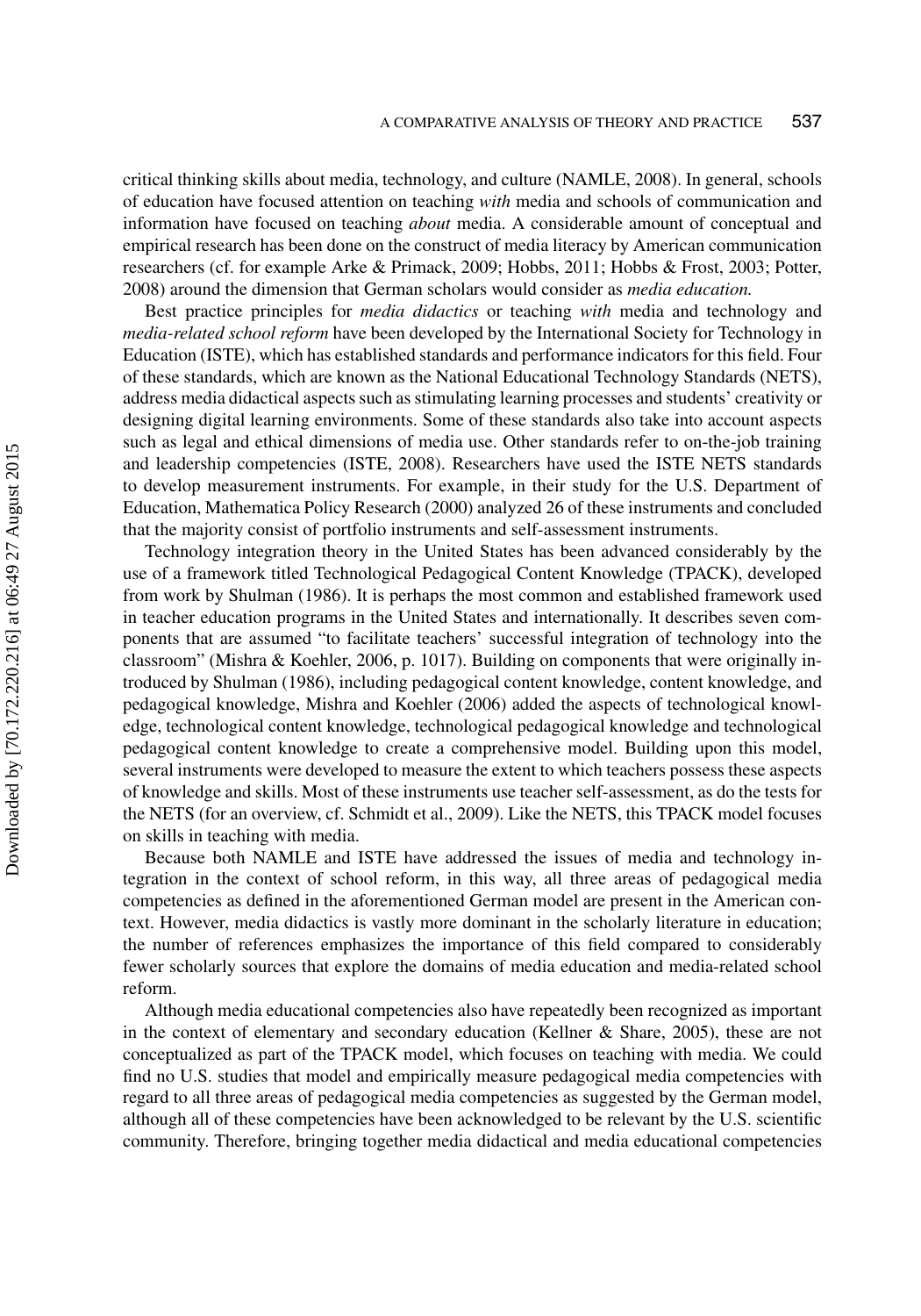with school reform in one comprehensive model can be considered an important task that may be valued within the context of the U.S. perspective (Hobbs, 2010; Jenkins, 2006).

#### MEDIA PEDAGOGICAL STUDY PROGRAMS: AN EXPLORATIVE STUDY

As the literature suggests, the conceptualizations of pedagogical media competencies in Germany and the United States differ in important ways. And yet, significant congruencies can be noted as the three fields of media didactics, media education, and school reform are relevant in both German and American contexts, albeit to different degrees. A further connection both countries share is the lack of binding standards for the inclusion of media pedagogy into initial teacher education. Therefore, it is helpful to examine the current practice at American and German universities in order to evaluate how the three dimensions of competencies are put into practice in both countries. For this purpose, an exploratory overview was compiled listing all relevant study programs in Germany and the United States, the results of which are introduced below.

In the course of this research, all relevant educational institutions in the respective countries were taken into view. Educational institutions were regarded as relevant in this context if they were *public* and offered both *teacher training* and *graduate studies*. In Germany, 64 universities or colleges of teacher education met these criteria, while 316 universities met the requirements in the United States.<sup>1</sup> The universities and colleges in question were then checked for specifically media pedagogy study programs and certificates, which were identified according to (a) course titles that indicate a direct reference to teaching with and/or about media, as well as (b) brief descriptions on the university home pages that suggest the relevance of media pedagogy training. In a next step, the identified programs were grouped first into their degree levels and types (M.A., M.Sc., or M.Ed.). Second, using a deductive approach, they were categorized according to their main focus in content, that is, media didactics, media education, or school reform. Table 2 shows samples of course listings in Germany and the United States, grouped by theme.

#### Germany

In the Federal Republic of Germany, there have been extensive activities to implement media pedagogy into teacher education programs in the last two decades (cf. Bentlage & Hamm, 2001). For this reason, we believe that every university teacher education program within Germany offers lectures and courses dealing with media issues that can be elected voluntarily, because teacher training curricula and teacher training examination regulations even demand dealing with media issues (cf., e.g., Kammerl & Ostermann, 2010). However, this wide range of voluntary options within teacher training is disproportionate to the range of specific degree programs and certificate programs that focus on pedagogical media competency issues explicitly. Out of 64 universities and colleges of teacher education examined in the course of the exploratory study, only 11 offer

<sup>&</sup>lt;sup>1</sup>The institutions were identified and classified by means of broad Internet research where several databases and the home pages of all universities and colleges in question were analyzed. Hence, it is possible that some information might be out of date. Furthermore, a small number of home pages were not accessible due to technical reasons, which is why single institutions might be omitted although relevant.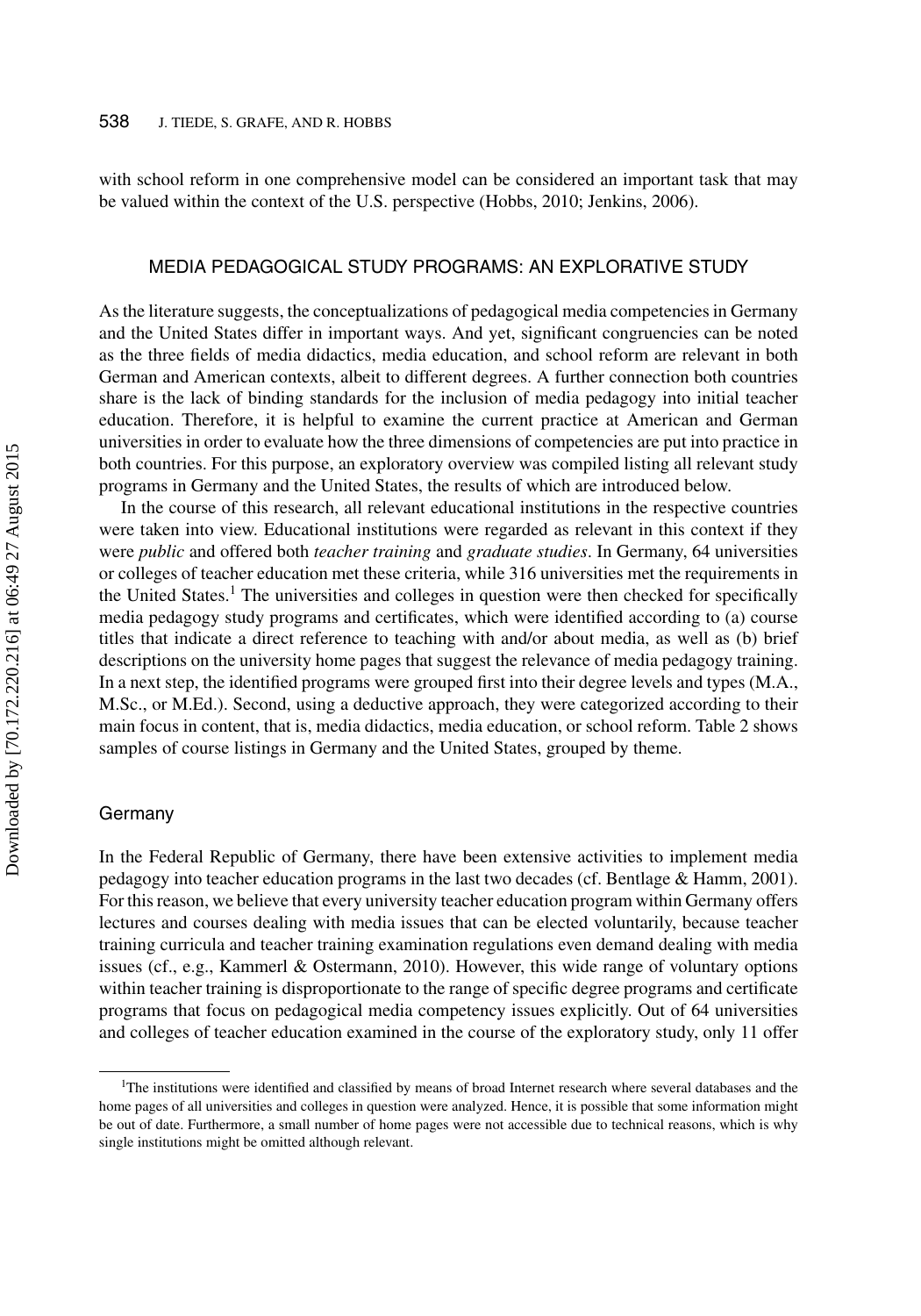|                                           | Germany                                                                                                                                                                                                                                                                                             | <b>United States</b>                                                                                                                                                                                                                                                                                                                                                                                                                                                                     |
|-------------------------------------------|-----------------------------------------------------------------------------------------------------------------------------------------------------------------------------------------------------------------------------------------------------------------------------------------------------|------------------------------------------------------------------------------------------------------------------------------------------------------------------------------------------------------------------------------------------------------------------------------------------------------------------------------------------------------------------------------------------------------------------------------------------------------------------------------------------|
| Teaching with media<br>(media didactics)  | <b>Educational Media</b>                                                                                                                                                                                                                                                                            | Teaching and Learning With Technologies                                                                                                                                                                                                                                                                                                                                                                                                                                                  |
|                                           | An M.A. program that comprises three<br>compulsory modules (learning with media,<br>didactical design, a multimedia project) and<br>various choices of further modules such as<br>digital tools, virtual coaching or<br>$e$ -moderation). <sup>3</sup>                                              | An M.A. program with the following foci: "the<br>effective integration of technologies within<br>teaching in $K-12$ schools, designing<br>instruction with technologies, the application<br>of technologies in subject matter areas such<br>as math and science, as well as the design and<br>development of educational technologies in<br>relation to learning." <sup>4</sup>                                                                                                          |
| Teaching about media<br>(media education) | Kinder- und Jugendmedien (Children's and<br>Youth Media)                                                                                                                                                                                                                                            | Media Literacy                                                                                                                                                                                                                                                                                                                                                                                                                                                                           |
|                                           | traditional and modern youth media, the<br>design and reflection of media-infused<br>communication processes, observation of<br>and research on the meaning of media for<br>youth, the conditions for and relationship to<br>society and development of youths' media<br>competencies. <sup>5</sup> | An M.A. program with foci on the analysis of An M.A. program where "particular emphasis is<br>placed upon the impact and influence of<br>media content and format on school and<br>society, students, and citizens. Attention is<br>also given to issues of media ownership and<br>media audiences. Graduates of the program<br>will be prepared to foster media literacy<br>initiatives, projects, and curriculum<br>development in a variety of educational<br>settings." <sup>6</sup> |
| Media and school<br>reform                | Medien- und Bildungsmanagement<br>(Management of Media and Education)                                                                                                                                                                                                                               | <b>Educational Technology</b>                                                                                                                                                                                                                                                                                                                                                                                                                                                            |
|                                           | An M.A. program that comprises the<br>following areas: development and<br>consultation of organization and staff,<br>interactive media, digital teaching and<br>learning concepts, organizational<br>communication via media, psychology of<br>communication, and scientific methods. <sup>7</sup>  | "The M.S. degree in Educational Technology is<br>designed to provide appropriate professional<br>skills to plan, operate, evaluate, and integrate<br>specific types of instructional media and<br>technology programs in educational<br>institutions. Graduates are anticipated to<br>accept leadership positions in schools or other<br>training programs." <sup>8</sup>                                                                                                                |

TABLE 2 Sample Teacher Education Course Listings in Pedagogical Media Competencies by Country

3University of Duisburg-Essen. http://mediendidaktik.uni-due.de/buchseite/3039

4University of Nebraska–Lincoln. http://cehs.unl.edu/tlte/programs/masters-programs/

5University of Erfurt. https://www.uni-erfurt.de/studium/studienangebot/master/kjmedien/

6Appalachian State University. http://mediastudies.appstate.edu/graduate/media-literacy

7Padagogische Hochschule Weingarten. http://www.md-phw.de/site/117.html ¨

8Indiana State University http://coe.indstate.edu/cimt/mscimt.htm

such programs as "Educational Media"<sup>2</sup> or "E-Learning and Media Education."<sup>3</sup> In total, 12 respective study programs were identified, all of which lead to an M.A. degree. These programs cover all aspects of pedagogical media competencies, namely media didactics (92% of all study

<sup>&</sup>lt;sup>2</sup>M.A. degree program at the Universität Duisburg-Essen. Cf. http://mediendidaktik.uni-due.de/buchseite/3069

<sup>&</sup>lt;sup>3</sup>M.A. degree program at the Pädagogische Hochschule Heidelberg. Cf. http://www.ph-heidelberg.de/elmeb21/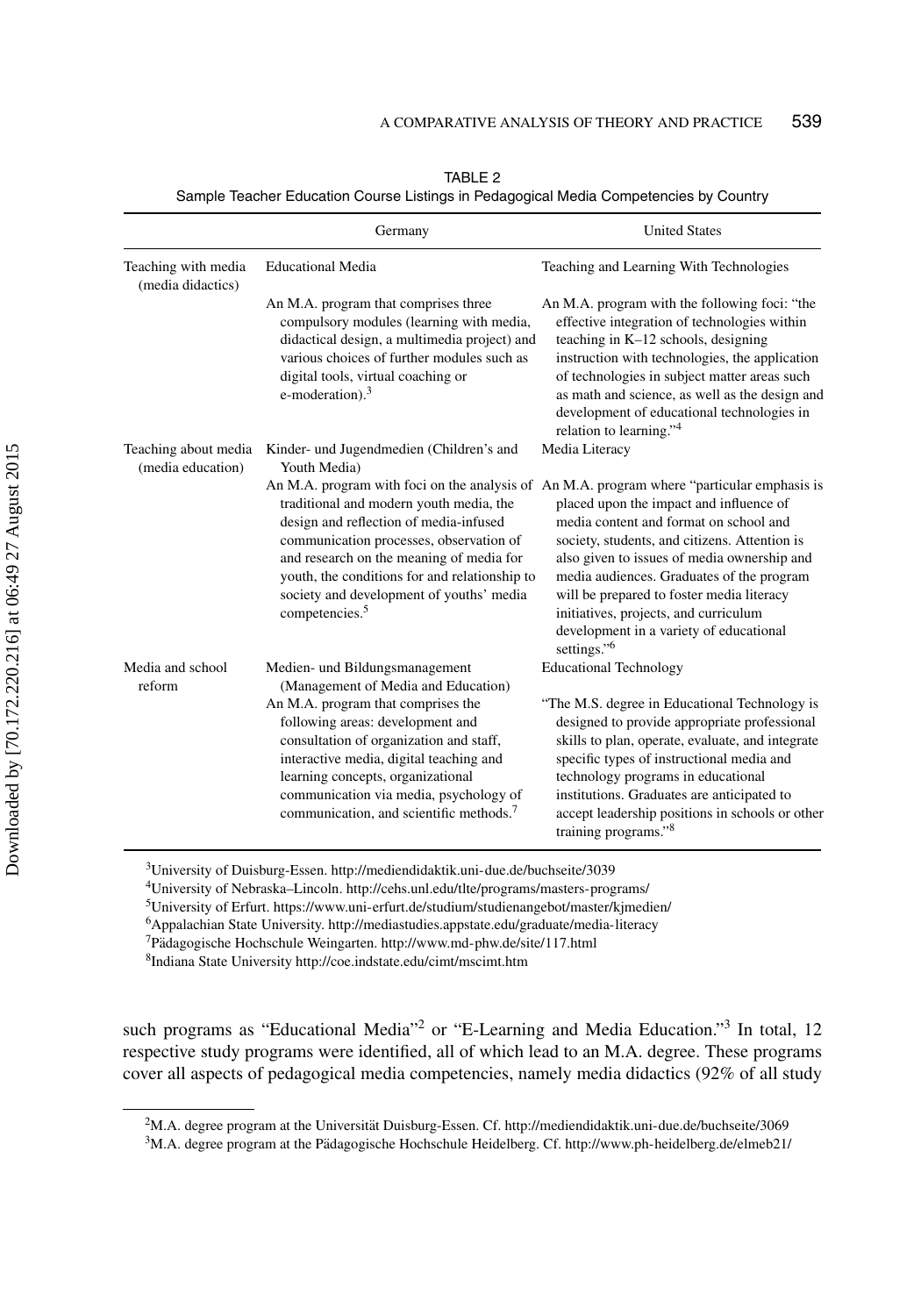programs), media-related school reform (33% of all study programs) and media education (25% of all study programs). They mainly address teachers, educational leaders, out-of-school educators, employees who produce and work with educational media, and other interested students. These are specialist programs: if in-service teachers select one of these master's programs, it will usually be their second master's degree because an M.Ed. degree is the regular first educational achievement for teachers in Germany.

Some teachers choose to obtain certificates or extended studies as another less complex way to study media pedagogy. These may be achieved during or after the regular preservice teacher education at 11 German universities or colleges of teacher education, which comprise approximately 17% of all eligible institutions. The costs of these certificates and extended studies in terms of money and time vary, but they all share the declared aim of providing teachers with the pedagogical media competencies they need in order to integrate media into their lessons successfully.

#### United States

While German teachers end their studies with a master of education degree (formerly: *Staatsexamen*), teachers in the United States need to earn a bachelor's degree and a teaching certificate. Most American teachers enter the profession after the completion of an undergraduate degree in education and few states require teachers to possess an M.A. degree. During their teacher preparation programs, preservice teachers often have very few elective courses, because states control the curriculum of teacher training programs. However, courses that emphasize teaching with and about media are available in teacher training programs and at universities in the United States because the necessity of integrating media and technology education into the curriculum has been realized and is met by an increasing number of course offerings (Stobaugh & Tassell, 2011).

We found that pedagogical media competencies can be acquired in more than 180 master's programs that offer specializations in all areas of media education at 163 universities, which account for 52% of all American universities in the study. Coursework may lead to an M.Ed. (45%), M.Sc. (30%), or M.A. (25%) degree, and topics cover a wide range of media and technology issues, themes, concepts, and practices. The most common program of study focuses on educational or instructional technology (58% of all study programs). The term *educational technology* is used quite widely to refer to a variety of different themes related to media didactics or media-related school reform with an emphasis on teaching *with* media, because these study programs may concentrate on topics such as learning to select, evaluate, and use media texts and technology tools in the classroom; learning to program or produce educational media; or designing online learning environments to support face-to-face or blended online learning. Other programs of study comprise programs focusing on the design and production of educational media explicitly (12% of all study programs) and programs preparing specialists for the integration of media into schools with focus on school reform, management, and administration (12%) or services provided in school library media programs (11%). Although all aspects of pedagogical media competencies as defined above are covered, the focus on teaching with media clearly dominates. The pedagogical uses of media seem to be the predominant aspects (76% of all study programs), followed by media-related school reform (23% of all study programs). Courses in media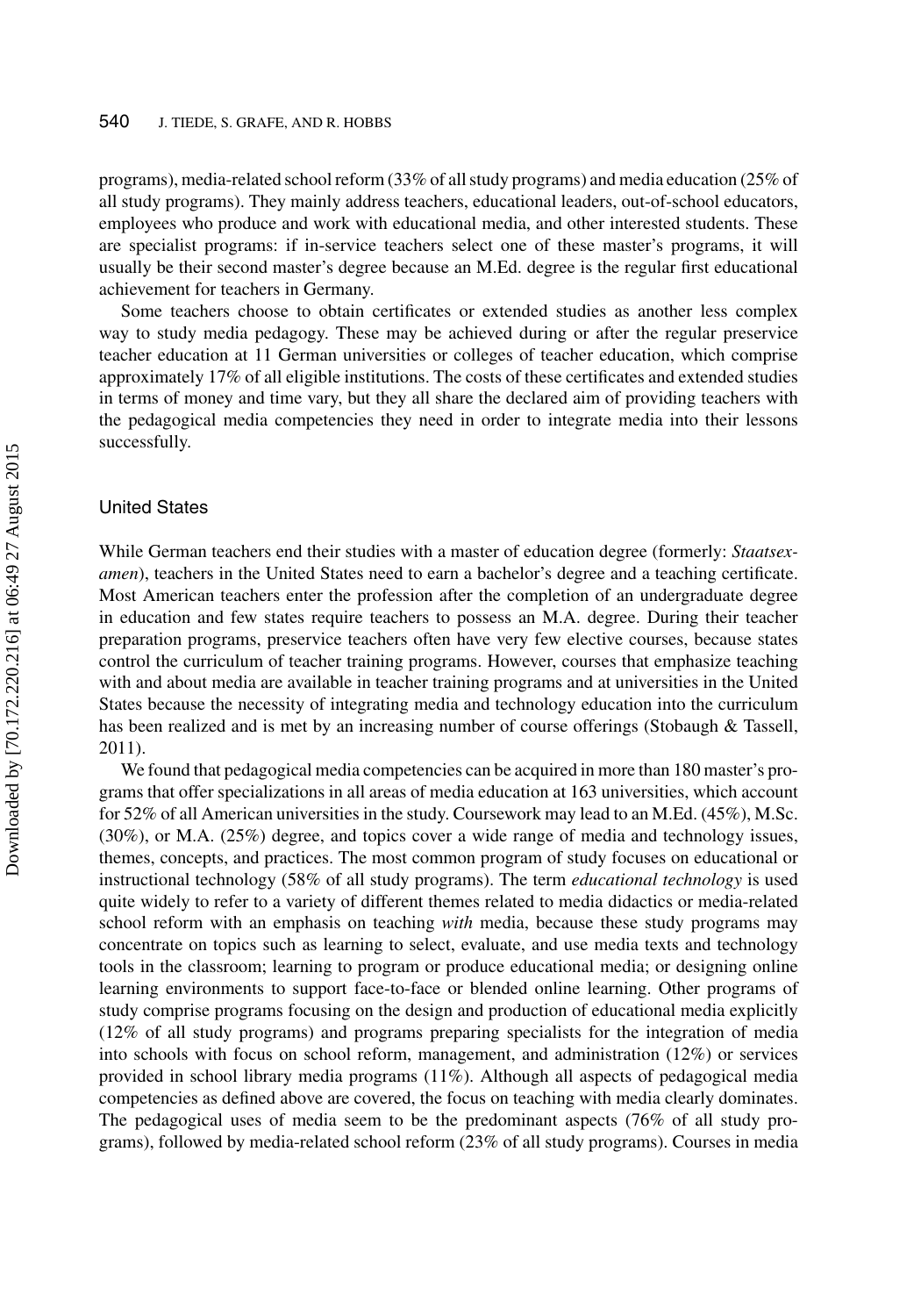education, with emphasis on the instructional practices associated with the critical evaluation of media, culture, and society, were scarce, representing only 2% of all study programs in teacher training programs.

Some U.S. master's programs include an initial teacher certification. Hence, it is possible to become a teacher and study media pedagogy at the same time in the United States. Besides these programs, many universities also offer certificate programs that extend preservice and in-service teachers' knowledge of additional media-related aspects.

#### THE STATUS OF MEDIA PEDAGOGY IN GERMANY AND THE UNITED STATES

As we have described, the educational systems in Germany and the United States have significant differences in terms of their content structure and focus (cf. Blömeke & Paine, 2008). Both countries also use different approaches to provide teachers with practical experience in the field; for example, the second post-university phase of teacher education in Germany only roughly corresponds to the extended internships during studies in the United States. Yet, as we have shown, when media pedagogical training in Germany and the United States are compared, it becomes evident that the differences are not as striking as one might expect. For teachers in Germany and the United States, there are basically three ways to acquire media pedagogical competencies: (a) optional and elective courses during basic teacher training, (b) additional certificates and extended studies for preservice and in-service teachers, and (c) graduate studies focusing on one or more aspects of media pedagogy.

Naturally, systemic differences between the educational systems in Germany and the United States also bring about differences in media pedagogy. One of these is the important role of school libraries, which are a common feature of American elementary and secondary schools but not part of the German educational system; hence, the specialist training provided to school library media specialists is specific to the United States context. Graduates from this field of study are usually prepared to become library media specialists, and their scope of responsibilities is specifically designed to support teachers and advance the effective organization of the media texts, tools, and technologies within their schools. The same is true for graduates in the field of media-related educational leadership because they, too, become specialists for school reform processes. In total, 23% of all U.S. study programs focus on school reform. In Germany, this is true for 33% of all study programs. Both countries have in common that most of the respective study programs deal with issues of media didactics or teaching with media and technology (92% in Germany and 76% in the United States), although it should be noted that the study programs at state universities in the United States clearly offer a broader range of specializations. In both cases, media education is addressed least, that is, by 25% of all German programs and by 2% of the U.S. study programs<sup>4</sup>. Hence, with regard to the aforementioned model of pedagogical media competencies, the conclusion seems likely that in both countries the aforementioned study programs do not equally represent the three areas of pedagogical media competencies. As we

<sup>4</sup>When comparing these figures, it should be considered that the total of German study programs in the study is significantly smaller than its U.S. equivalent (12 vs. 208).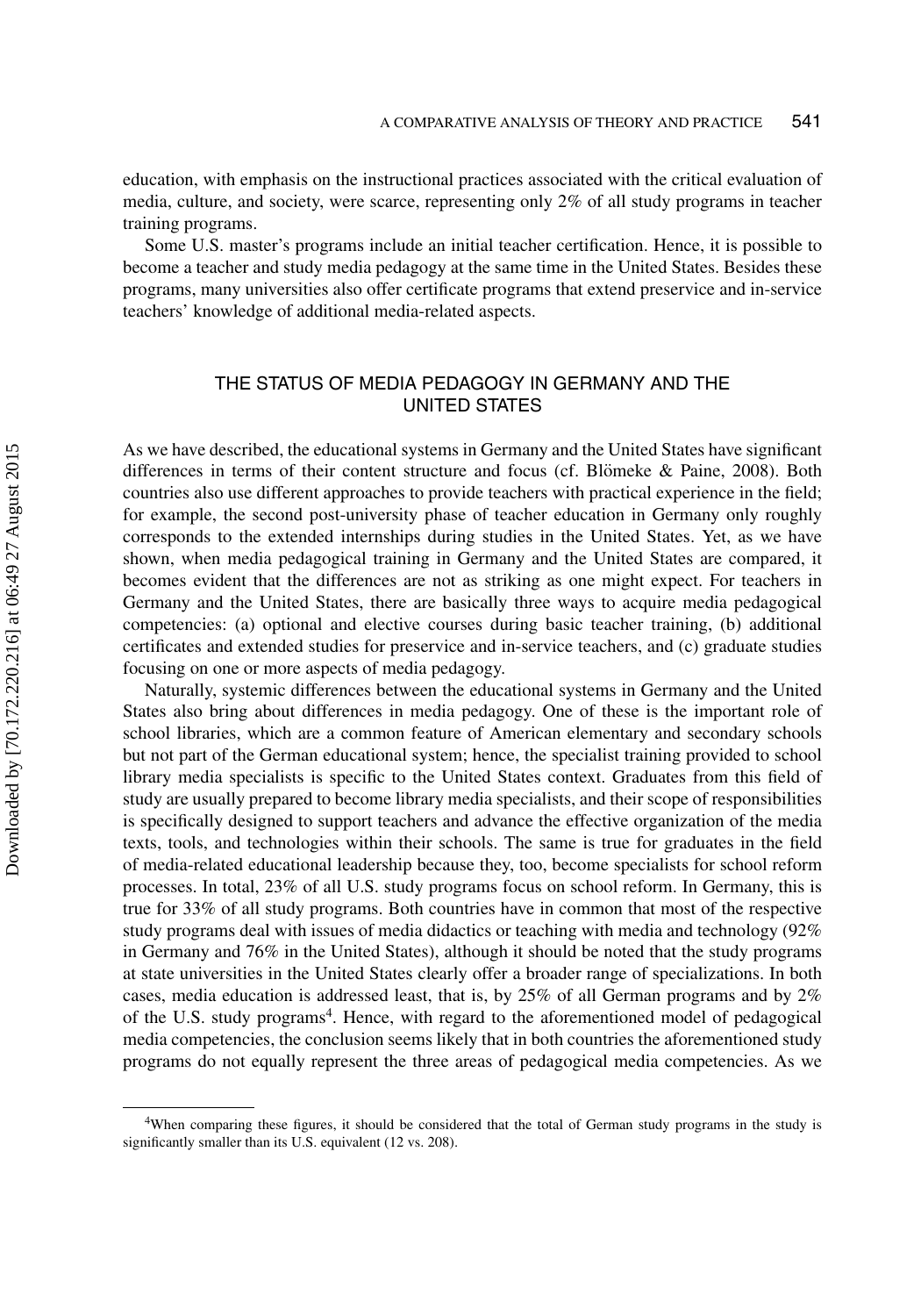#### 542 J. TIEDE, S. GRAFE, AND R. HOBBS

have shown, media didactics tends to be emphasized to the disadvantage of media education in both countries.

Despite these shared characteristics, a striking difference between the two countries can be observed when considering the integration of media pedagogy into the educational system. In the United States, although media pedagogy study programs are not uniformly available to all future teachers, these courses are available at a majority of universities that offer teacher training. These courses are available as part of initial teacher training and as specialist postgraduate courses. All in all, the widespread variety of programs hints at the perceived importance and advancing integration of media pedagogy in the United States.

In Germany, however, the corresponding programs of study are available at only one in five of the eligible universities and colleges. Master's programs in media pedagogy are often completed alongside work and as a second degree, although it is possible to become a teacher directly without coursework in media pedagogy. Efforts to study media pedagogy and earn certificates or graduate in this field must always be made in addition to the regular teacher training. All in all, these observations lead to the conclusion that media pedagogy in Germany is less available to future teachers as compared with the United States.

However, German programs offer more systematic focus on media education than U.S. programs, which primarily emphasize media didactics and media-related school reform. The comparison of media pedagogical studies in Germany and in the United States reveals that both countries are facing similar problems and challenges. In both countries, a full and nationwide inclusion of media pedagogical content into teacher training has not taken place in either of these countries. The U.S. education community recognizes that teacher training still does not provide preservice teachers with all the competencies they will need in order to integrate technology into their classes effectively (Schieble, 2010; Tondeur et al., 2012). In Germany, the lack of binding obligations to integrate media pedagogy into regular teacher education interferes with ensuring that all future teachers acquire the necessary competencies for teaching with and about media (BMBF, 2010, pp. 13–14). Specific media pedagogical studies, which have to be completed as a second master's degree, are only offered at about 17% of all eligible institutions. These observations lead to the conclusion that learning opportunities for media pedagogy are not offered extensively.

#### POLICY AND RESEARCH IMPLICATIONS

Educational leaders in Germany and the United States have acknowledged the importance of pedagogical media competencies, albeit with differing emphases. In Germany, for example, the Kultusministerkonferenz (Conference of the Ministers of Education and Cultural Affairs) is responsible for national educational issues. In their 2012 paper on "Media Education in School," they elaborate on the relevance of media pedagogy, consider it a core responsibility of schools (pp. 3–4), and conclude that it has to become an obligatory part of preservice and in-service teacher education (p. 7). In the United States, the U.S. Department of Education's 2010 technology plan likewise emphasizes the challenge of leveraging technology to create relevant learning experiences that are responsive to students' lives and the realities of their futures (Hobbs, 2010). A consequent step toward the fulfillment of these claims might be the implementation of policies and regulations for teacher education to ensure basic media education for every future teacher; however, such regulations do not exist. Hence, a lot of work will be necessary for policymakers responsible in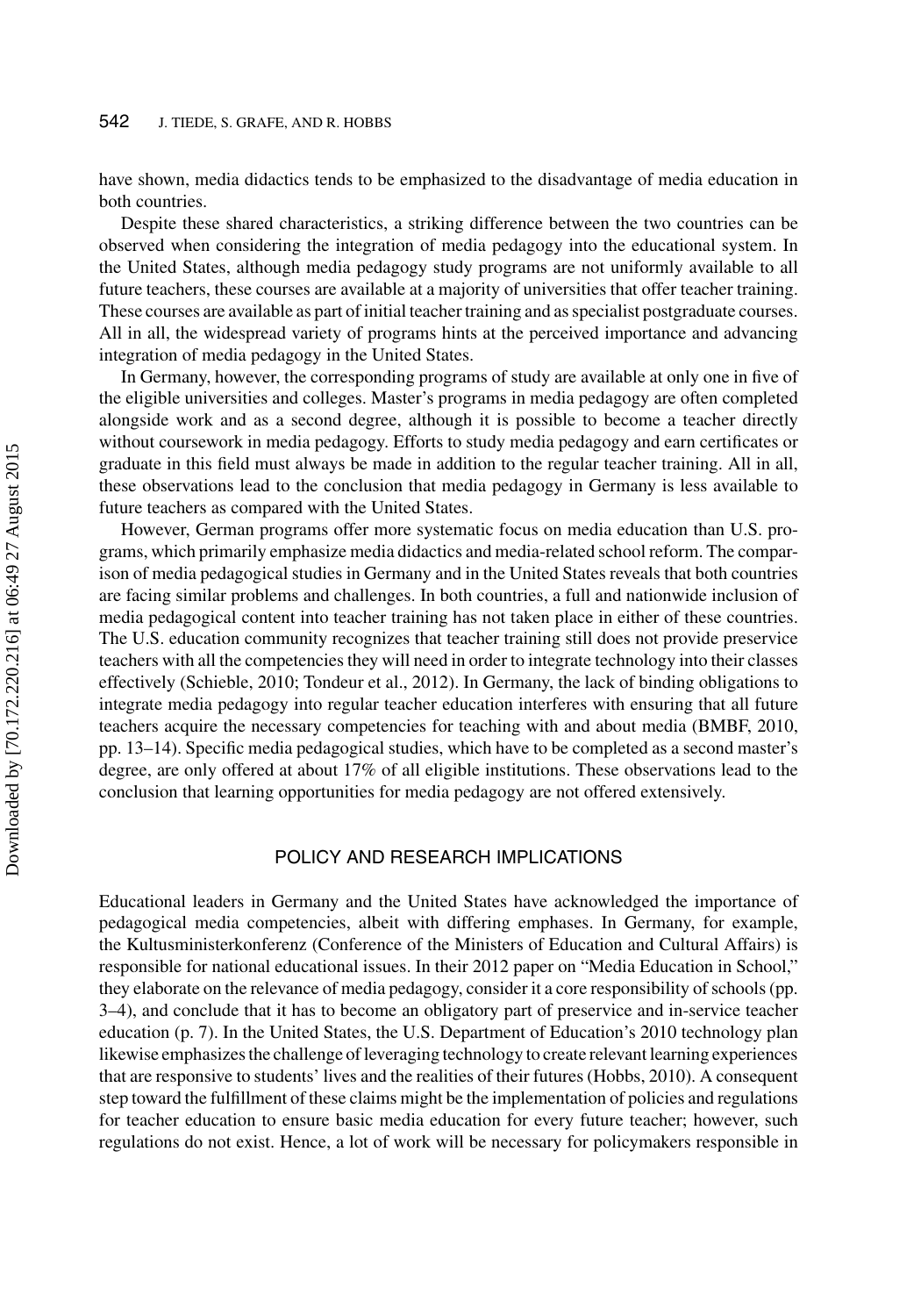this field. As a first step in achieving this, the field of modeling and measuring pedagogical media competencies deserves further research and development. We believe that comparative studies in an international context may support curricular innovation in teacher education by supplying additional perspectives to enhance the work of scholars and practitioners who are building a global movement in the area of media pedagogy. As the analysis of theoretical and practical situations has revealed, there is no clear consensus on the precise shape and content of pedagogical media competencies yet, even though both theory and practice share tendencies toward understanding pedagogical media competencies as an interplay of teaching with media, media education, and school reform. Formulating a universal model of pedagogical media competencies may help support the comprehensive inclusion of media pedagogical training in initial teacher education, and thus eventually help to improve media pedagogical work in schools.

#### AUTHOR BIOS

Jennifer Tiede is a research assistant and Ph.D. student in the Department of Educational Sciences at the University of Wuerzburg, Germany. She is currently working on a project that develops and validates measures of pedagogical media competencies of students in initial teacher education. Her research interests focus on media education from an international perspective, game-based learning, and gamification.

Silke Grafe is Professor in the Department of Educational Sciences at the University of Wuerzburg, Germany. Her research interests include media education from an international perspective, educational technology, teacher professionalization, and classroom research. She is currently developing and validating measures of pedagogical media competencies of students in initial teacher education.

Renee Hobbs is Professor in the Harrington School of Communication and Media at the University of Rhode Island, where she directs the Media Education Lab. Her current research examines teacher motivations for integrating digital tools and media literacy concepts into the school curriculum. She has developed and validated measures of media literacy competencies for adolescents.

#### **REFERENCES**

- Arke, E. T., & Primack, B. A. (2009). Quantifying media literacy: Development, reliability, and validity of a new measure. *Educational Media International*, *46*(1), 53–65.
- Bentlage, U., & Hamm, I. (Eds.) (2001). *Lehrerausbildung und neue Medien. Erfahrungen und Ergebnisse eines Hochschulnetzwerks*. Gütersloh, Germany: Verlag Bertelsmann Stiftung.
- Blömeke, S. (2000). Medienpädagogische Kompetenz. Theoretische und empirische Fundierung eines zentralen Elements der Lehrerausbildung. München, Germany: Kopaed.

Blömeke, S. (2005). Medienpädagogische Kompetenz. Theoretische Grundlagen und erste empirische Befunde. In A. Frey, R. S. Jäger, & U. Renold (Eds.), Kompetenzdiagnostik—Theorien und Methoden zur Erfassung und Bewertung *von beruflichen Kompetenzen* (pp. 76–97). Landau, Germany: Empirische Pädagogik ( = Berufspädagogik; 5).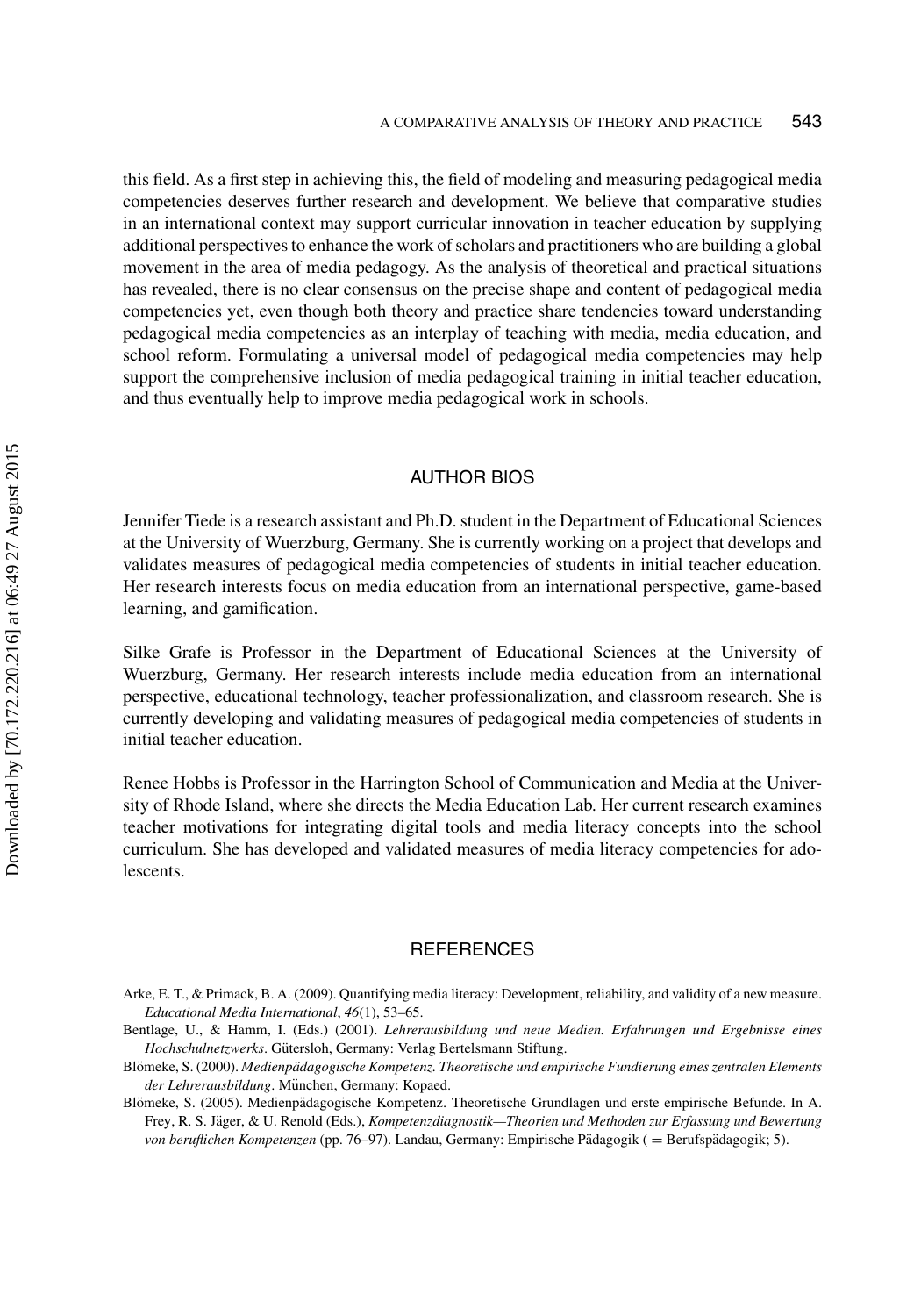- Blömeke, S., Gustafsson, J.-E., & Shavelson, R. (2015). Beyond dichotomies: Competence viewed as a continuum. *Zeitschrift fur Psychologie ¨* , *223*(1), 3–13.
- Blömeke, S., & Paine, L. (2008). Getting the fish out of the water: Considering benefits and problems of doing research on teacher education at an international level. *Teaching and Teacher Education*, *24*(4), 2027–2037.
- BMBF (Bundesministerium für Bildung und Forschung). (Ed.). (2010). *Kompetenzen in einer digital geprägten Kultur. Medienbildung fur die Pers ¨ onlichkeitsentwicklung, f ¨ ur die gesellschaftliche Teilhabe und f ¨ ur die Entwicklung von ¨ Ausbildungs- und Erwerbsfahigkeit ¨* . Bonn, Berlin, Germany.
- Bray, M., Adamson, B., & Mason, M. (2007). *Comparative education research—Approaches and methods*. Hong Kong, China: Springer.
- Frau-Meigs, D., & Torrent, J. (2009). *Mapping media education policies in the world: Visions, programmes and challenges*. New York, NY: Alliance of Civilizations, Grupo Communicar.
- Freire, P. (1970). *Pedagogy of the oppressed*. New York, NY: Continuum.
- Grafe, S. (2011). "Media literacy" und "media (literacy) education" in den USA: Ein Brückenschlag über den Atlantik. In H. Moser, P. Grell, & H. Niesyto (Eds.), *Medienbildung und Medienkompetenz* (pp. 59–80). Munchen, Germany: ¨ Kopaed.
- Grafe, S., & Breiter, A. (2014). Modeling and measuring pedagogical media competencies of pre-service teachers  $(M^3K)$ . In C. Kuhn, T. Miriam, & O. Zlatkin-Troitschanskaia (Eds.), *Current international state and future perspectives on competence assessment in higher education* (KoKoHs Working Papers 6, pp. 76–80). Mainz/Berlin, Germany: Humboldt University of Berlin, Johannes Gutenberg University Mainz.
- Gysbers, A. (2008). *Lehrer—Medien—Kompetenz. Eine empirische Untersuchung zur medienpadagogischer Kompetenz ¨ und Performanz niedersachsischer Lehrkr ¨ afte ¨* . Berlin, Germany: Vistas.
- Hilker, F. (1962). *Vergleichende Pädagogik. Eine Einführung in ihre Geschichte, Theorie und Praxis. München, Germany:* Hueber.
- Hobbs, R. (2010). *Digital and media literacy: A plan of action (*White *paper on the digital and media literacy recommendations of the Knight Commission on the Information Needs of Communities in a Democracy)*. Washington, DC: The Aspen Institute.
- Hobbs, R. (2011). *Digital and media literacy. Connecting culture and classroom*. Thousand Oaks, CA: Corwin.
- Hobbs, R., & Frost, R. (2003). Measuring the acquisition of media-literacy skills. *Reading Research Quarterly*, *38*(3), 330–355.
- ISTE (2008). *The ISTE NETS and Performance Indicators for Teachers (NETS*•*T)*. Retrieved from International Society for Technology in Education website: http://www.iste.org/docs/pdfs/20-14 ISTE Standards-T PDF.pdf
- Jenkins, H. (2006). *Confronting the challenges of participatory culture: Media education for the 21st century*. Cambridge, MA: MIT press.
- Kammerl, R., & Ostermann, S. (2010). *Medienbildung—(k)ein Unterrichtsfach? Eine Expertise zum Stellenwert der Medienkompetenzforderung in Schulen ¨* . Hamburg, Germany: Medienanstalt Hamburg/Schleswig-Holstein.
- Kellner, D., & Share, J. (2005). Media literacy in the US. *Discourse: Studies in the cultural politics of education*, *26*(3), 369–386.
- Kultusministerkonferenz (2012). *Medienbildung in der Schule. Beschluss der Kultusministerkonferenz vom 8.3.2012*. Kultusministerkonferenz. Retrieved from http://www.kmk.org/fileadmin/veroeffentlichungen beschluesse/2012/ 2012 03 08 Medienbildung.pdf
- Mathematica Policy Research (2000). *Evaluating the technology proficiency of teacher preparation programs' graduates: Assessment instruments and design issues. Preparing tomorrow's teachers to use technology*. Washington, DC: U.S. Department of Education.
- Mishra, P., & Koehler, M. J. (2006). Technological pedagogical content knowledge: A framework for teacher knowledge. *Teachers College Record*, *108*(6), 1017–1054.
- mpfs (Southwest Media Education Research Association). (Ed.). (2014). *JIM 2014. Jugend, Information, (Multi-) Media*. Stuttgart, Germany: mpfs.
- NAMLE (National Association for Media Literacy Education). (2008). The core principles of media literacy education. Retrieved from http://namle.net/publications/core-principles/
- Potter, W. J. (2008). *Media literacy* (4th ed.). Thousand Oaks, CA: Sage.
- Schieble, M. (2010). The not so digital divide: Bringing pre-service English teachers' media literacies into practice. *Journal of Media Literacy Education*, *2*(2), 102–112.